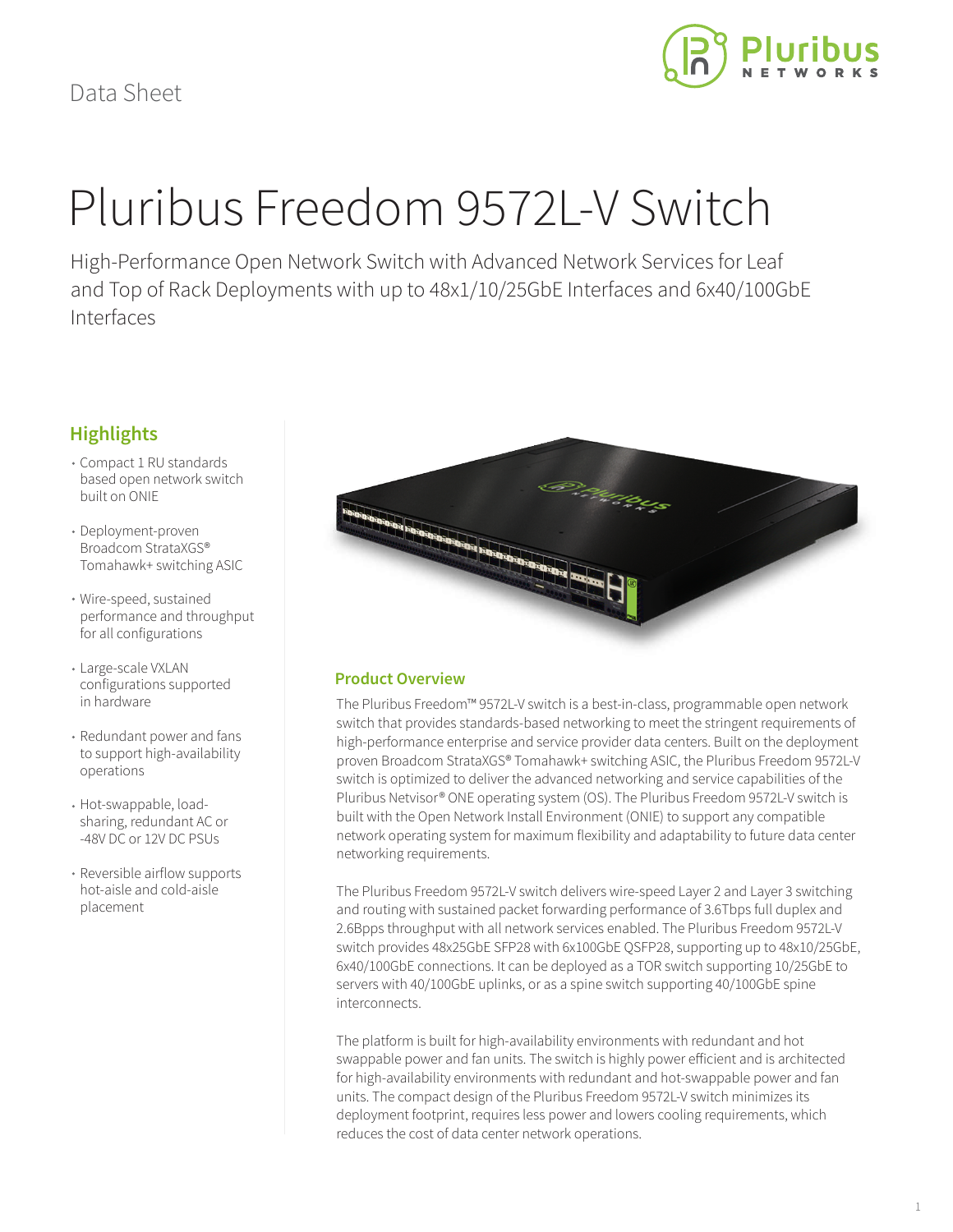

# **System Highlights**

- Wire-speed Layer 2 and Layer 3 forwarding up to 3.6Tbps full duplex and 2.6Bpps
- Deploy as Top-of-Rack switch supporting 10 or 25GbE to servers, with 40 or 100GbE uplink
- Deploy as spine switch supporting 10, 25, 40, or 100GbE ToR and spine interconnects
- 48x25G SFP28 plus 6x100G QSFP28 ports, each SFP28 supporting 1x10 or 25GbE and each QSFP28 supporting 1x100GbE or 1x40GbE
- Broadcom Tomahawk+ switching ASIC
- Intel Atom® C2538 quad-core 2.4GHz x86 processor
- 22MB integrated packet buffer
- VXLAN services supported in hardware at wire speed
- All ports on front; PSUs and fans accessible from rear
- Hot-swappable, load-sharing, redundant AC or -48V DC or 12V DC PSUs
- 5+1 redundant, hot-swappable fan modules
- Configurable hot/cold aisle with port-to-power and power-to port airflow
- 1 RU compact form factor mountable in either a standard 19" or 21" rack

## **Unified Cloud Fabric™**

The Unified Cloud Fabric (UCF) delivers the benefits of hyperscale agility, simplicity and availability to data centers, unified cloud networks and many other networking applications. The UCF unites networks across multiple dimensions: switches and servers, overlay and underlay networks, and distributed clouds. Powered by the Linux-based Netvisor® ONE operating system, the UCF solution features fabric-wide provisioning from any single switch in the fabric, resulting in massive service delivery speed-up and error reduction. This automation is achieved in a distributed, controller-less fashion, without the need for costly and complex software-defined networking appliances. The UCF solution offers a rich set of Layer 2 and Layer 3 overlay services to allow network architects and engineers to solve virtually any networking problem with agility in the overlay while maintaining a highly stable and scalable underlay. When deployed in servers with data processing units (DPUs), the fabric provides even finger-grained microsegmentation with distributed firewalls at the individual application level.

#### **Netvisor ONE Operating System**

Enabling simple, plug-and-play deployments, the Pluribus Freedom 9372-T switch is delivered as an integrated, turnkey solution that is shipped pre-configured with the Pluribus Netvisor ONE OS installed on the Open Network Install Environment foundation. Pluribus Netvisor ONE is a virtualized network operating system (NOS) that provides a best-in-class Layer 2 and Layer 3 networking foundation and optionally licensed advanced network services such as VXLAN, the distributed Unified Cloud Fabric™ architecture and embedded network performance monitoring telemetry.

#### *Netvisor ONE Licensing Options*

- **Netvisor ONE Enterprise Edition**  This license supports Layer 2 and Layer 3 switching and routing functionality with all standard networking protocols and high-availability features.
- **Netvisor ONE Fabric Edition**  This license supports VXLAN, telemetry, Unified Cloud Fabric and security and segmentation capabilities (not included with the switch).
- **vNET**  This license supports multi-tenant and network/ traffic segmentation requirements. Licensed one per switch. vNET Manager capabilities require Virtual Netvisor (vNV) to be deployed (not included with the switch).
- **VirtualWire+™**  This license includes the Fabric license and enables VirtualWire capabilities (not included with the switch).
- **VirtualWire™**  This license enables VirtualWire capabilities in standalone Layer 1 VirtualWire mode (not included with the switch).

## **Warranty**

The Pluribus Netvisor® ONE OS and Pluribus Freedom™ Open Networking Switches are backed by a 90-Day limited warranty and access to technical support. Pluribus FreedomCare™ extended support options provide for extended support coverage, which includes advanced product replacements, software updates and upgrades and access to 24x7 technical support. Contact Pluribus Networks or a Pluribus Networks authorized reseller for details on advanced support options.